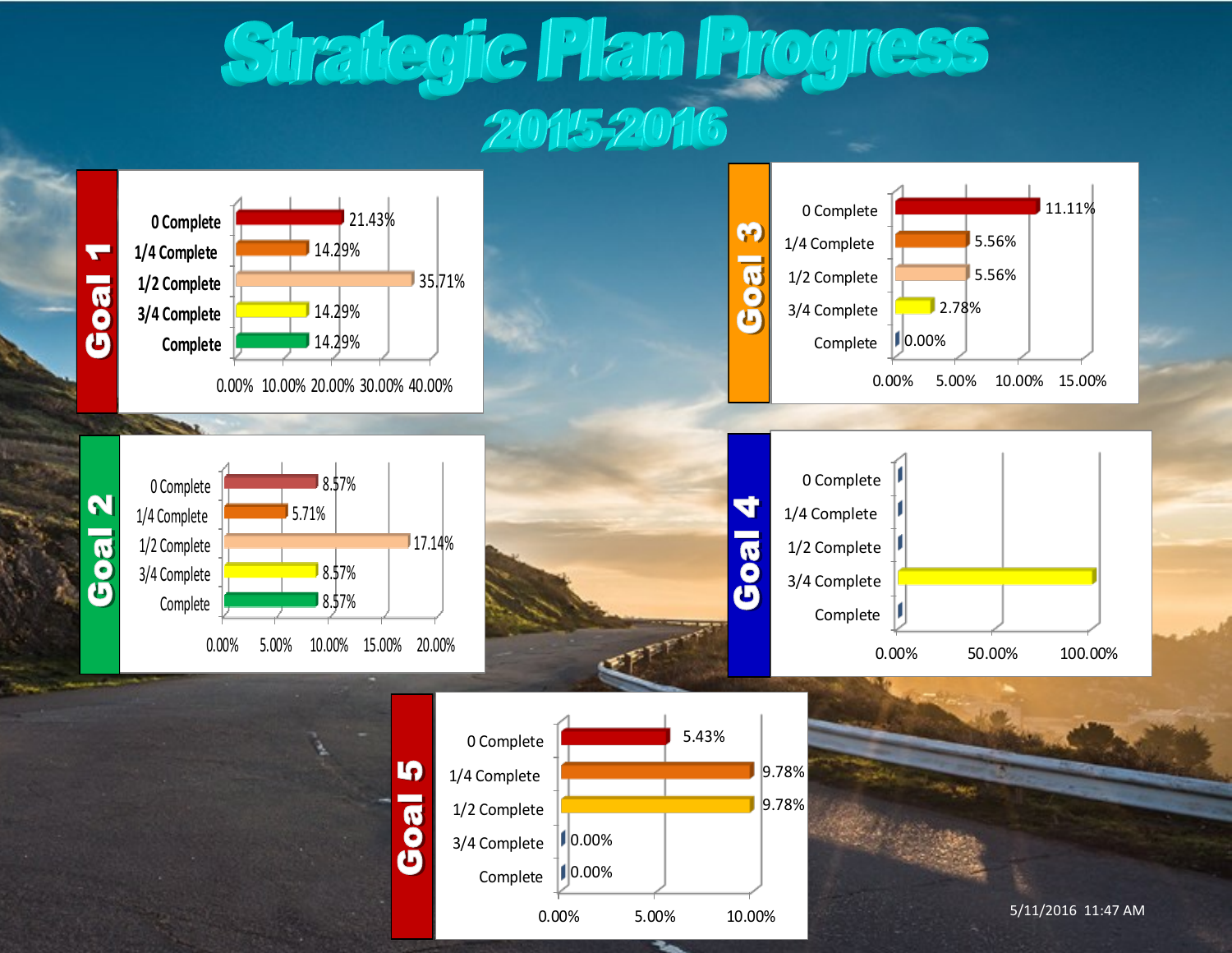## Strategic Plan 2015-2016

## **WELCOME TO THE STRATEGIC PLAN 2015- 2016 Year One**



# **OVERALL COMPLETION**

**OUT OF POSSIBLE 316 POINTS**



### **INDIVIDUAL GOAL PERCENT COMPLETION**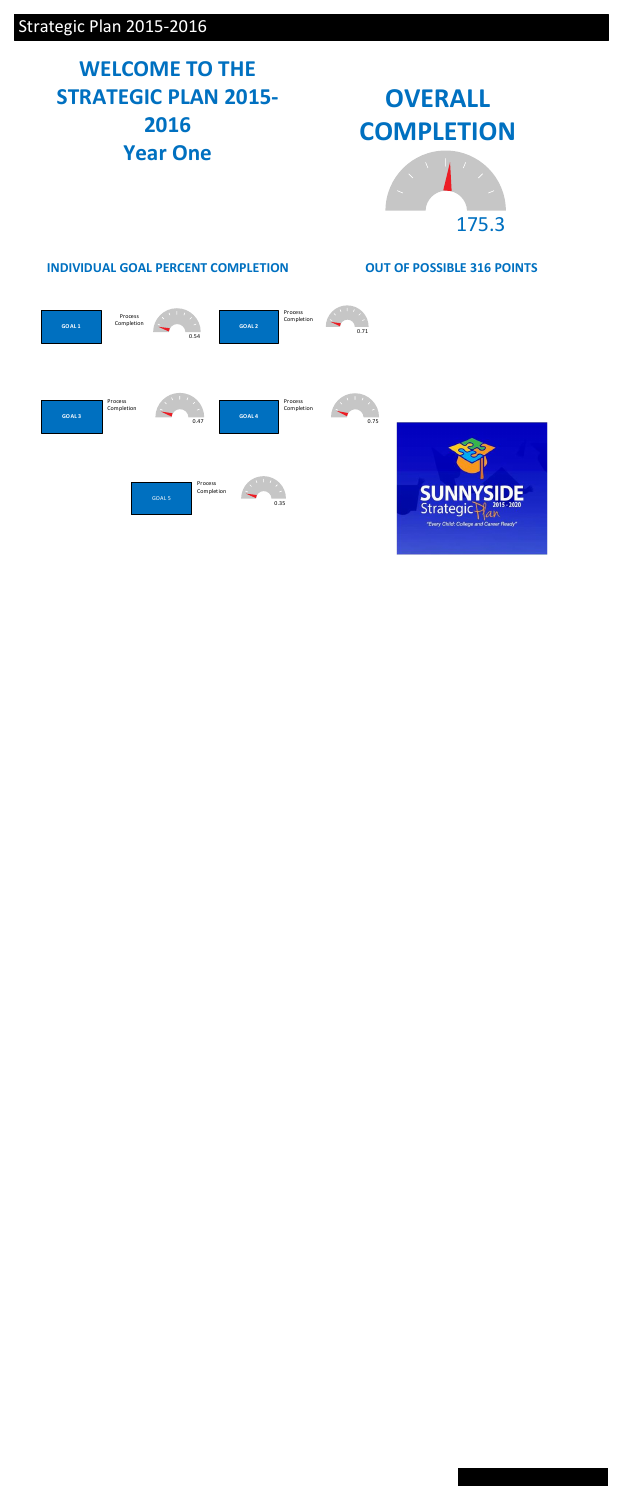#### **exceptional education**



**28 Tasks**



| итн         | Kathy Dong - Lead                                                                                | <b>Mid Point</b>                       | 1/6/2016       |
|-------------|--------------------------------------------------------------------------------------------------|----------------------------------------|----------------|
|             | <b>MEMBERS:</b><br>Gavin Dunham                                                                  | <b>Actual Finish Date</b>              |                |
|             |                                                                                                  | Process Completion                     |                |
|             | A2.4 Define the criteria for truly fine                                                          |                                        | 2              |
| . II. II. L | <b>And rigorous capstone projects</b>                                                            | <b>Start Date</b>                      | 1/4/2016       |
|             | K Prather - Lead<br>MEMBERS:                                                                     | Mid Point<br><b>Actual Finish Date</b> | 1/31/2016<br>0 |
|             | F McCormick<br>P Betten                                                                          | <b>Process Completion</b>              |                |
|             | A2.5 Research, design, and develop<br>portal to upload and display student                       |                                        | 3              |
|             | <b>portfolios</b>                                                                                | <b>Start Date</b>                      | 10/1/2015      |
|             | F McCormick-Lead                                                                                 | <b>Mid Point</b>                       | 12/1/2015      |
|             | MEMBERS:<br>J Baca                                                                               | <b>Actual Finish Date</b>              | 0              |
|             | K Prather                                                                                        | <b>Process Completion</b>              | 1              |
|             | A3.1 Design Evaluation Rubric for 4 C's                                                          | <b>Start Date</b>                      | 9/1/2015       |
|             | P Betten-Lead                                                                                    | <b>Mid Point</b>                       | 0              |
|             | <b>MEMBERS:</b>                                                                                  | <b>Actual Finish Date</b>              | 0              |
|             | M Hackett<br><b>C</b> McDougall                                                                  | <b>Process Completion</b>              |                |
|             | 43.2 Align curriculum to guarantee<br>a rigorous set of learning                                 | <b>Start Date</b>                      | 0<br>0         |
|             | expectations<br>C Castro - Lead                                                                  | <b>Mid Point</b>                       | 0              |
|             | C McDougall - Lead<br><b>MEMBERS:</b>                                                            | <b>Actual Finish Date</b>              | 0              |
|             | R Ridge, E Dawson<br>M Hackett, L Esquibel<br>T Bauschka, P Betten<br>A3.3 Develop (STEAM) units | Process Completion                     | 4              |
|             | through integrated authentic                                                                     | <b>Start Date</b>                      | 10/1/2015      |
| <u>Ro.</u>  | learning opportunities                                                                           | <b>Mid Point</b>                       | 10/30/2015     |
| W           | J Vesely - Lead<br><b>MEMBERS:</b>                                                               | <b>Actual Finish Date</b>              | 5/1/2016       |
|             | M Hackett<br>C McDougall<br>E Hannemann<br>P Betten                                              |                                        |                |
|             |                                                                                                  | <b>Process Completion</b>              |                |
|             | A3.4 Create learning targets to<br>develop what students need to<br>know                         | <b>Start Date</b>                      | 3<br>0         |
|             | P Betten – Lead<br><b>MEMBERS:</b>                                                               | <b>Mid Point</b>                       | 0              |
|             | C Castro                                                                                         | <b>Actual Finish Date</b>              | 0              |
|             | M Hackett<br>C McDougall<br>T Bauschka                                                           | Process Completion                     |                |
|             | A3.5 Design cross-curricular<br>writing opportunities aligned to<br>grade level standards        | <b>Start Date</b>                      | 3<br>8/1/2015  |
|             | T Bauschka -Lead                                                                                 | <b>Mid Point</b>                       | 12/17/2015     |
|             | MEMBERS:                                                                                         | <b>Actual Finish Date</b>              | 0              |
|             | C Castro<br>R Ridge<br>M Hackett<br>J Lindberg<br>P Betten                                       | <b>Process Completion</b>              |                |
|             | A3.6 Design a K-12 map to build<br>o <sub>o</sub> student's civic knowledge                      | <b>Start Date</b>                      | 0<br>0         |
|             | Higuera-Trask                                                                                    | <b>Mid Point</b>                       | $\mathbf{0}$   |
|             | Lead<br>M Hackett                                                                                | <b>Actual Finish Date</b>              | 0              |
|             |                                                                                                  |                                        |                |



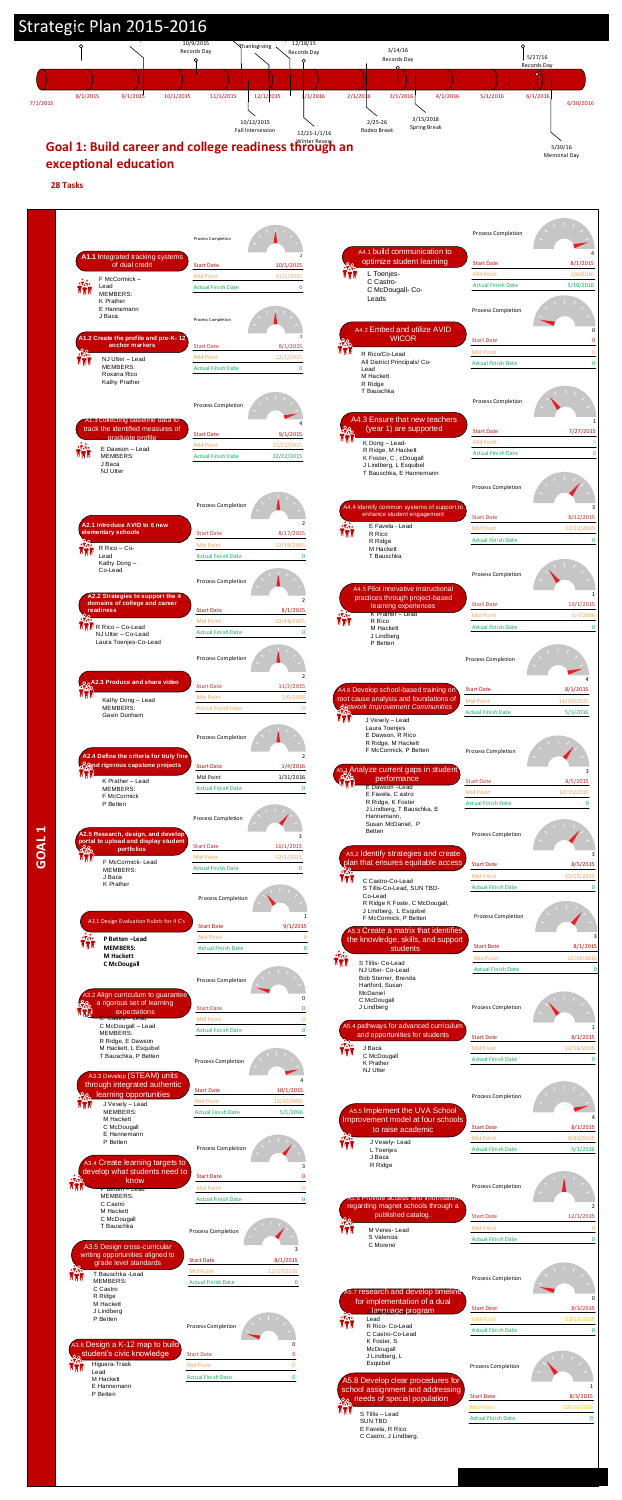

### **Goal 2: Develop human capital by implementing a cohesive approach**

#### **17 Tasks**

## Strategic Plan 2015-2016

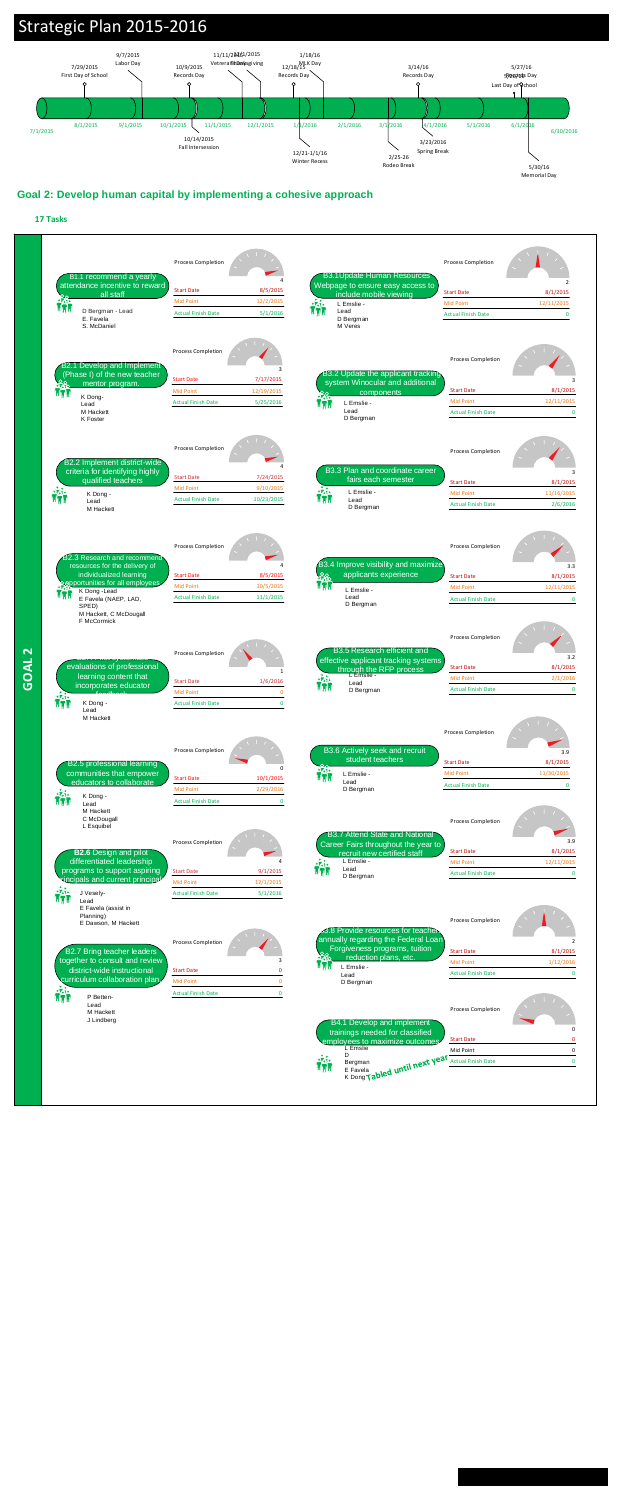

## Strategic Plan 2015-2016





**9 Tasks**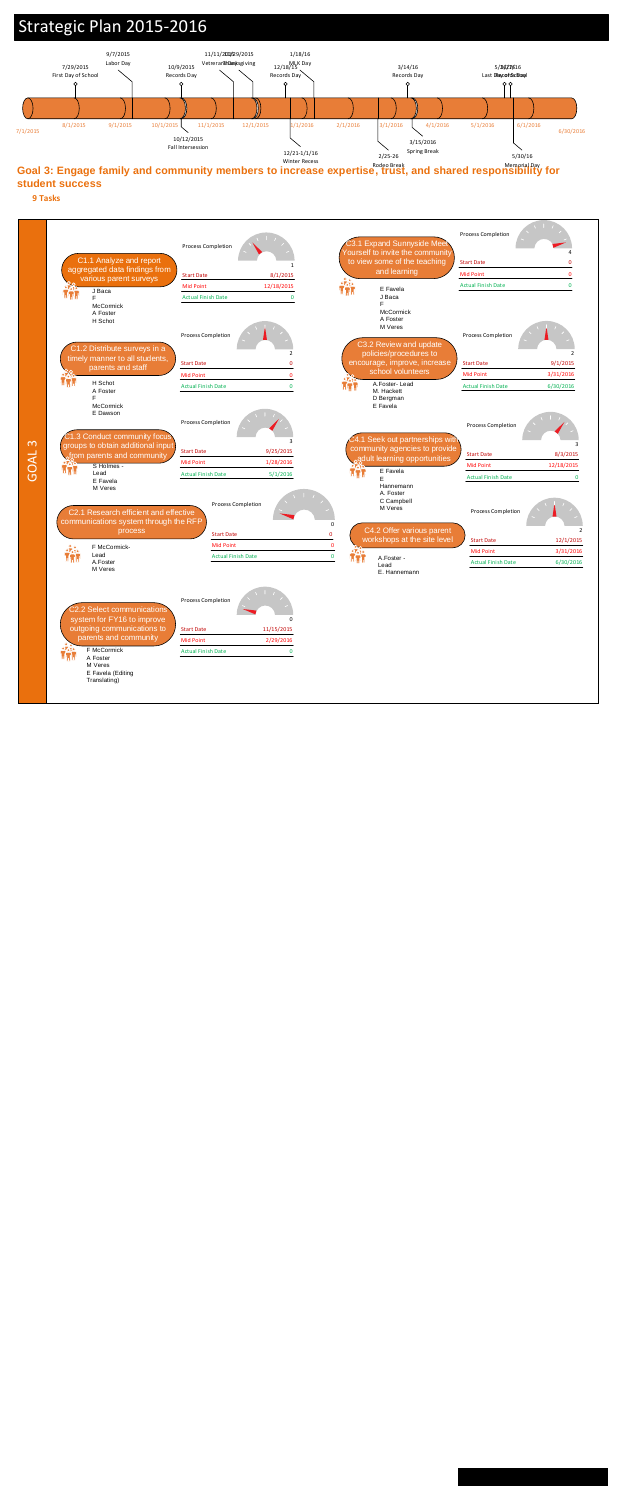**Goal 4: Provide the highest quality, responsive and efficient business operations and support services with strategic processes for operational excellence, customer service, and shared accountability that support teaching and learning.**



**7 Tasks**

## Strategic Plan 2015-2016